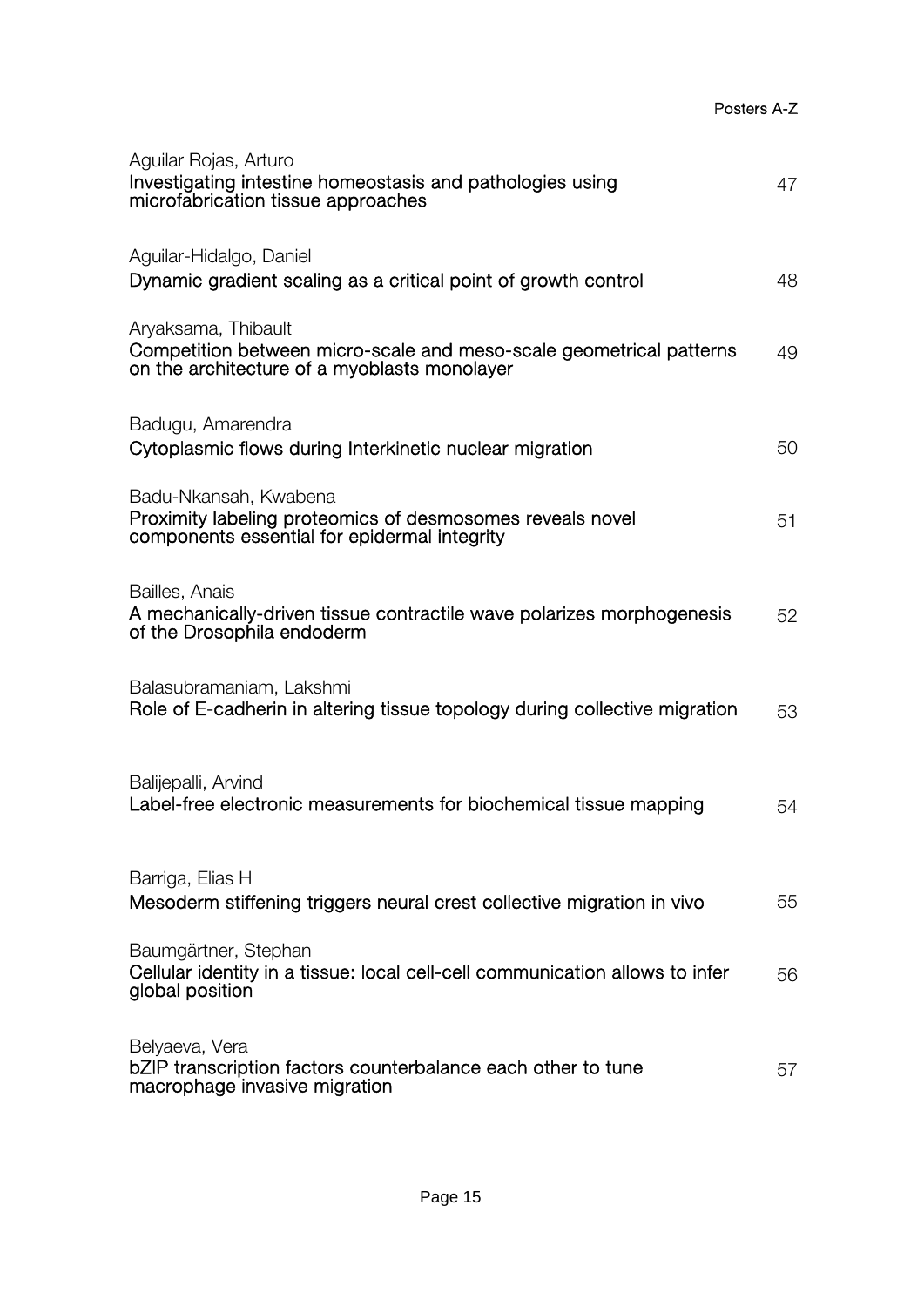EMBO | EMBL Symposium: Tissue Self-Organisation: Challenging the Systems

| Bojer, Mareike<br>Cellular automata network model for cell differentiation                                                                     | 58 |
|------------------------------------------------------------------------------------------------------------------------------------------------|----|
| Brito, Catarina<br>iPSC-derived neurospheroids recapitulate development and<br>pathological signatures of human brain microenvironment         | 59 |
| Presenter: Buchmann, Benedikt; Fernandez, Pablo<br>Buchmann, Benedikt                                                                          |    |
| Mechanisms in branching morphogenesis and their mechanical origin                                                                              | 60 |
| Centanin, Lazaro<br>Self-organisation of the stem cell - niche unit during organogenesis                                                       | 61 |
| Cheng, Yu-Che<br>Fluid shear stress induced cell cycle arrest and enhanced neuronal cell<br>differentiation                                    | 62 |
| DasGupta, Piyal Taru<br>Investigating the basis of precision in epithelial fusion during Drosophila<br>dorsal closure                          | 63 |
| Dong, Bo<br>Presenter: Dong, Bo; Lu, Qiongxuan<br>Tail bending of Clona embryogenesis                                                          | 64 |
| Douillet, Arthur<br>A multi-agent model for cellular motion in human keratinocytes culture                                                     | 65 |
| Dupuis-Williams, Pascale<br>Tubulogenesis relies on the ciliopathy protein MKS1                                                                | 66 |
| Eskova, Anastasia<br>Gain-of-function mutations of mau/DrAqp3a influence zebrafish pigment<br>pattern formation through the tissue environment | 67 |
| Étienne, Jocelyn<br>Buckling of epithelium by apical-only actomyosin action                                                                    | 68 |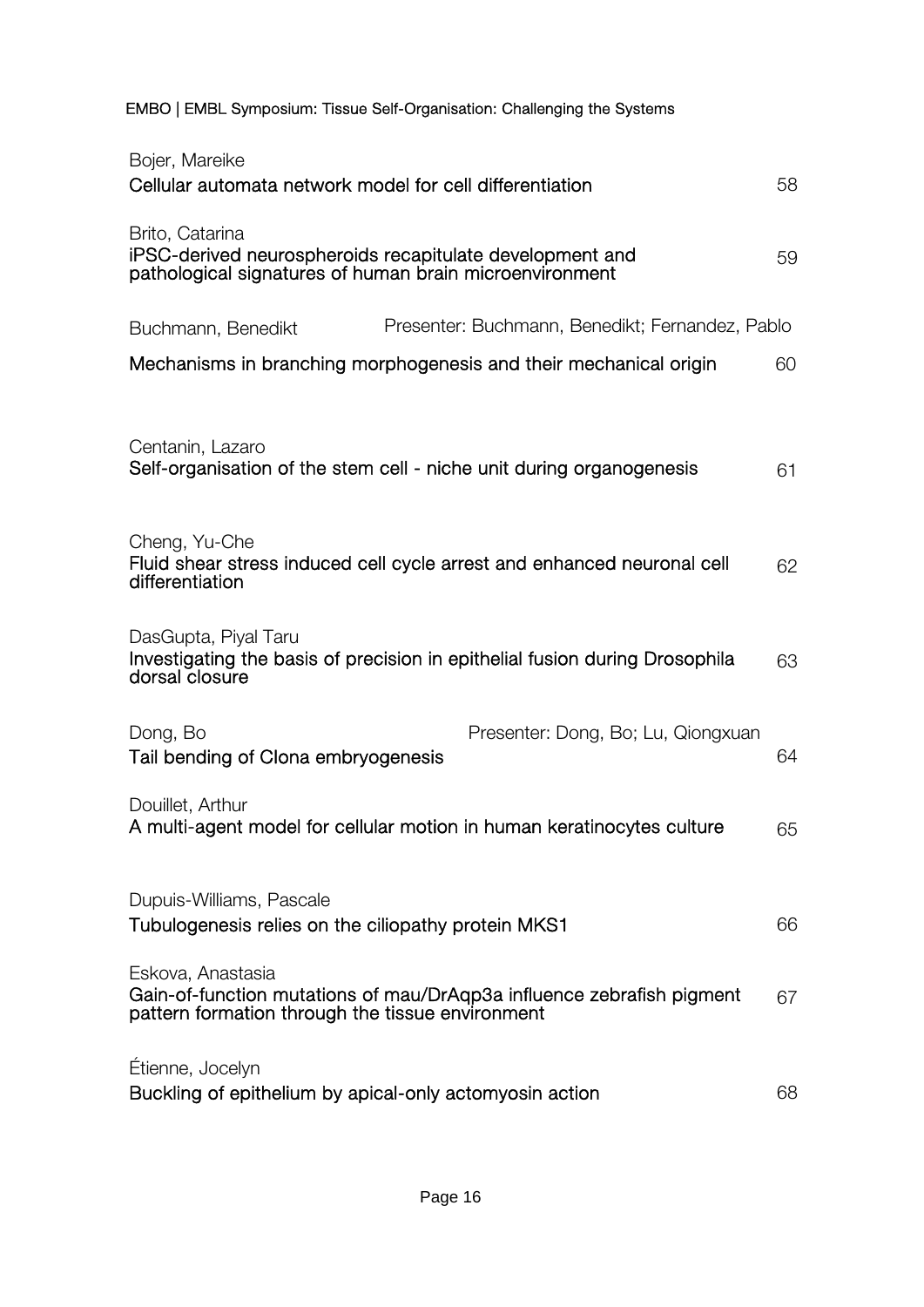| Ferenc, Jaroslav<br>Mechanochemical crosstalk in Hydra-self organisation                                                                                  | 69 |
|-----------------------------------------------------------------------------------------------------------------------------------------------------------|----|
| Ferree, Patrick<br>Precise timing of cell divisions during Drosophila gastrulation                                                                        | 70 |
| Gehrels, Emily W<br>Controlling colloidal self-organisation using light                                                                                   | 71 |
| Goldner, Amanda<br>The role of nonapical forces in Drosophila gastrulation                                                                                | 72 |
| Gosti, Giorgio<br>Differentiation and symmetry breaking in the evolution of neural rosettes<br>derived from human induced pluripotent stem cells (hIPSCs) | 73 |
| Gu, Langyu<br>Revelation of the genetic basis for convergent innovative anal fin<br>pigmentation patterns in cichlid fishes                               | 74 |
| He, Mu<br>Cytoplasmic chloride couples membrane remodeling to epithelial<br>morphogenesis                                                                 | 75 |
| Hu, Di<br>Ets2 control of tissue size in early mouse embryogenesis                                                                                        | 76 |
| Imran Alsou, Jasmin<br>Tissue organisation in a small multicellular structure                                                                             | 77 |
| Irion, Uwe<br>Pigment pattern formation in Danio fishes                                                                                                   | 78 |
| Jain, Akanksha<br>Coordinated cell membrane shrinkage by an actomyosin cable functions<br>during serosa window closure in Tribolium castaneum             | 79 |
| Jain, Shreyansh<br>Polarity dynamics of epithelial trains during initiation and maintenance of<br>directed collective cell migration                      | 80 |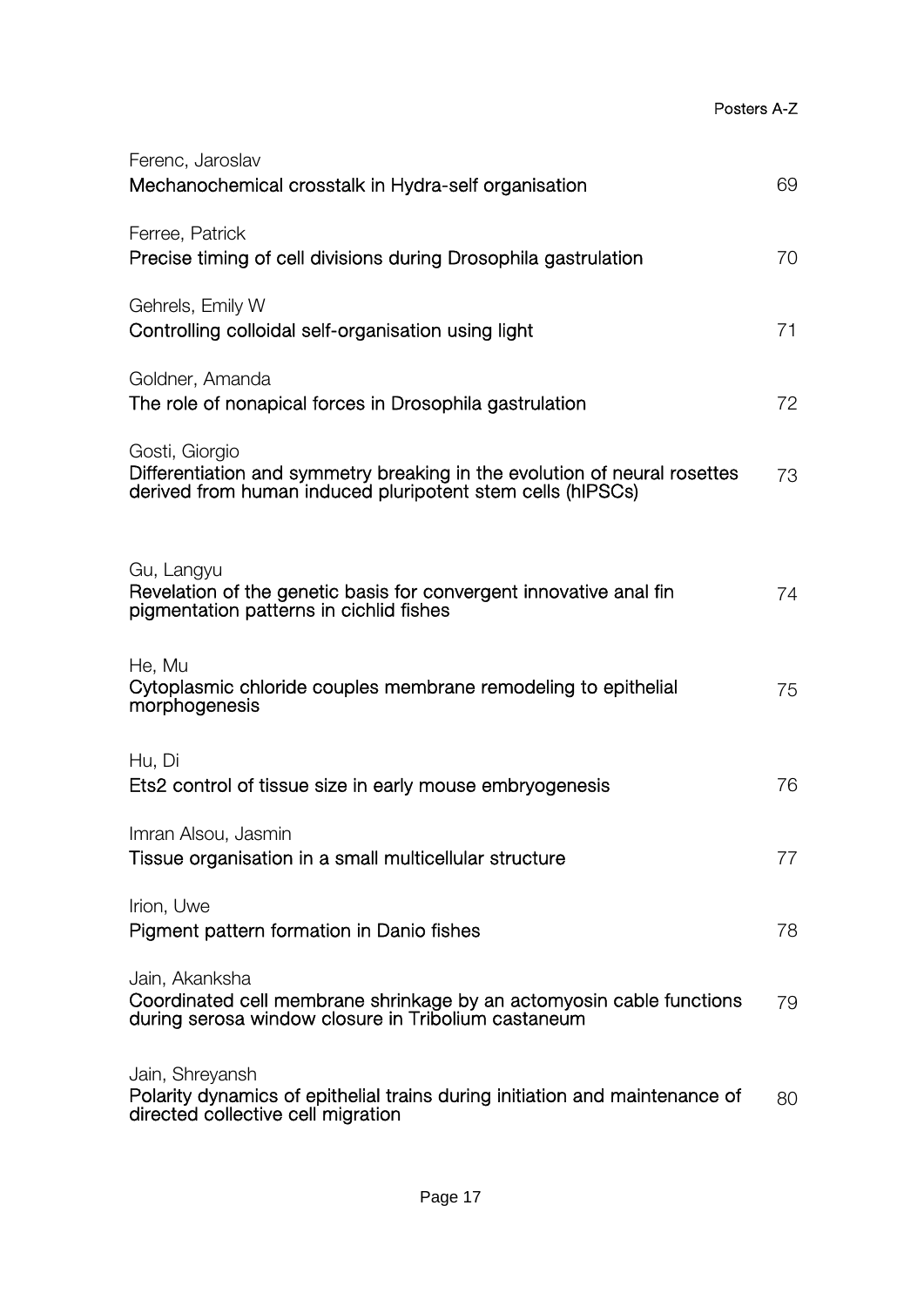|  |  |  | EMBO   EMBL Symposium: Tissue Self-Organisation: Challenging the Systems |
|--|--|--|--------------------------------------------------------------------------|
|--|--|--|--------------------------------------------------------------------------|

| John, Alphy<br>Probing a two-tier junctional machinery that drives ventral furrow<br>invagination during Drosophila gastrulation                                            | 81 |
|-----------------------------------------------------------------------------------------------------------------------------------------------------------------------------|----|
| Kalabusheva, Ekaterina<br>Self-organisation of postnatal human skin cells into hair follicle germ<br>in vitro                                                               | 82 |
| Libby, Ashley<br>Mosaic spatiotemporal patterning of pluripotent stem cells using<br>inducible CRISPR interference                                                          | 83 |
| Lv, Zhiyi<br>Collective nuclear flow in syncytial Drosophila embryos                                                                                                        | 84 |
| Masselink, Wouter<br>Periodic segmentation of the regenerating axolotl tail                                                                                                 | 85 |
| Matos, Irina<br>Progenitors polarize WNT activators and inhibitors to directionally<br>orchestrate tissue development                                                       | 86 |
| McKinley, Kara<br>Cell division mechanics pattern cells in mammalian epithelia                                                                                              | 87 |
| Mizera, Andrzej<br>Synergy among core transcription factors contributes to cell<br>subpopulations identities and enables controlling their collective<br>cellular behaviour | 88 |
| Nandi, Sudeepa<br>Cell behaviours and forces that position tissues during germband<br>retraction in Drosophila melanogaster                                                 | 89 |
| Nishiyama, Koichi<br>A reconstitution assay system for the understanding of angiogenic<br>morphogenesis: the morphogenetic function of perivascular pericytes               | 90 |
| Ong, Katy<br>Multiple feedback mechanisms fine-tune Rho signaling to regulate<br>morphogenetic outcomes                                                                     | 91 |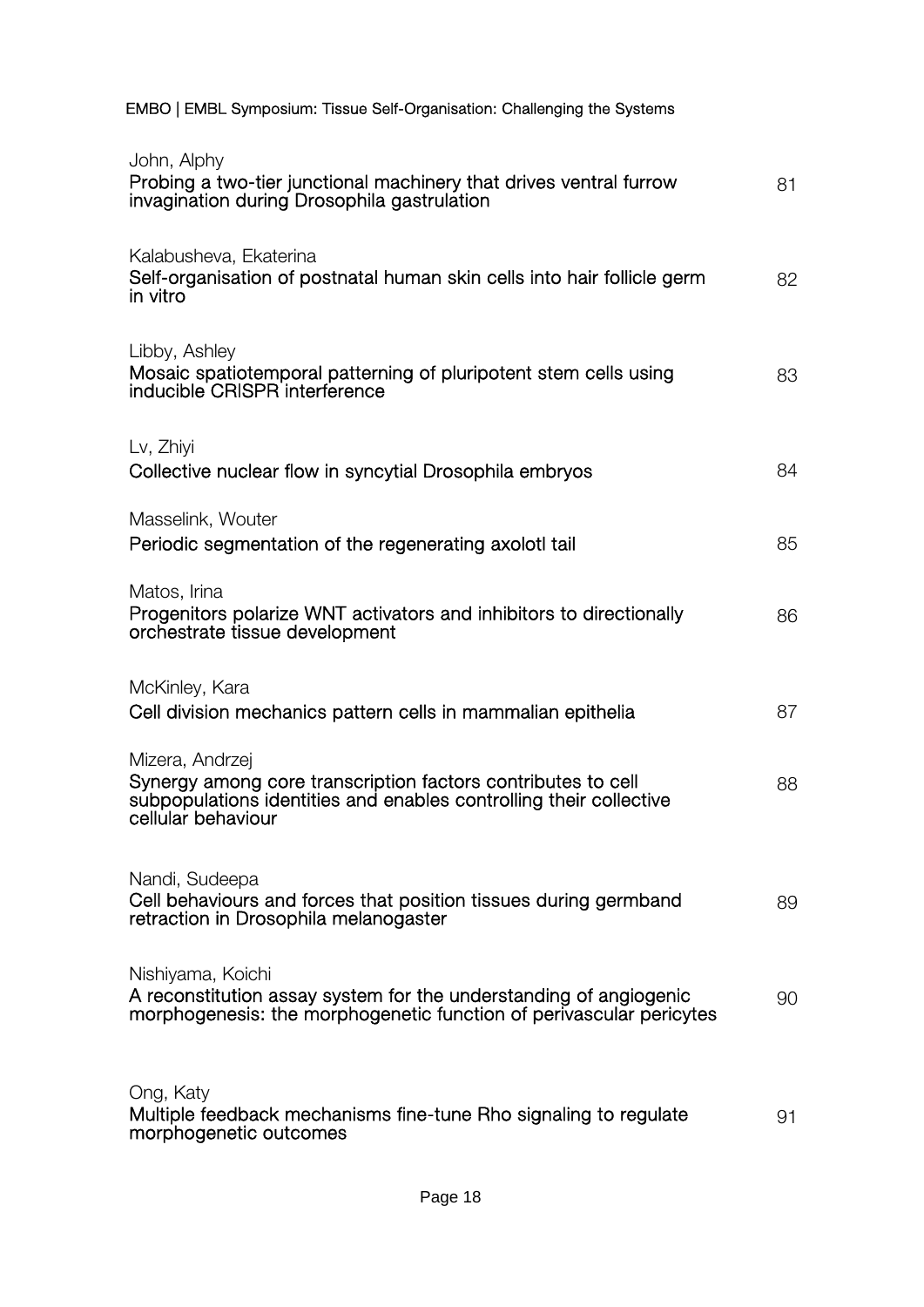| Ong, Kok Haur<br>Semi-automated quantitative image analysis of three-dimensional<br>epithelial cell morphology                                                                   | 92  |
|----------------------------------------------------------------------------------------------------------------------------------------------------------------------------------|-----|
| Petridou, Nicoletta<br>Fluidization-driven tissue spreading triggered by mitotic cell rounding<br>and non-canonical Wnt signaling                                                | 93  |
| Popkova, Anna<br>Probing a cell shortening machinery driving cephalic fold formation                                                                                             | 94  |
| Pour, Maayan<br>Interplay between cell state transitions and self-sorting during early<br>differentiation of mouse embryonic stem cells                                          | 95  |
| Priya, Rashmi<br>Delineating the cytomechanics of cardiac trabeculation                                                                                                          | 96  |
| Ramirez-San Juan, Guillermina<br>Biophysical interactions between cilia and mucus underlie directed fluid<br>transport in the ventral epithelium of the planaria S. mediterranea | 97  |
| Ramm, Beatrice<br>The MinDE system is a generic spatial cue for membrane protein<br>distribution in vitro                                                                        | 98  |
| Cancelled                                                                                                                                                                        | 99  |
| Saez, Pablo<br>Computational mechano-biology in epithelial wound healing                                                                                                         | 100 |
| Sakayli, Bechara<br>Presenter: Nahaboo, Wallis<br>Regional differences in nascent mesoderm cell morphology and<br>migration mode in the mouse embryo                             | 101 |
| Schauer, Alexandra<br>Tissue self-organisation in early zebrafish development                                                                                                    | 102 |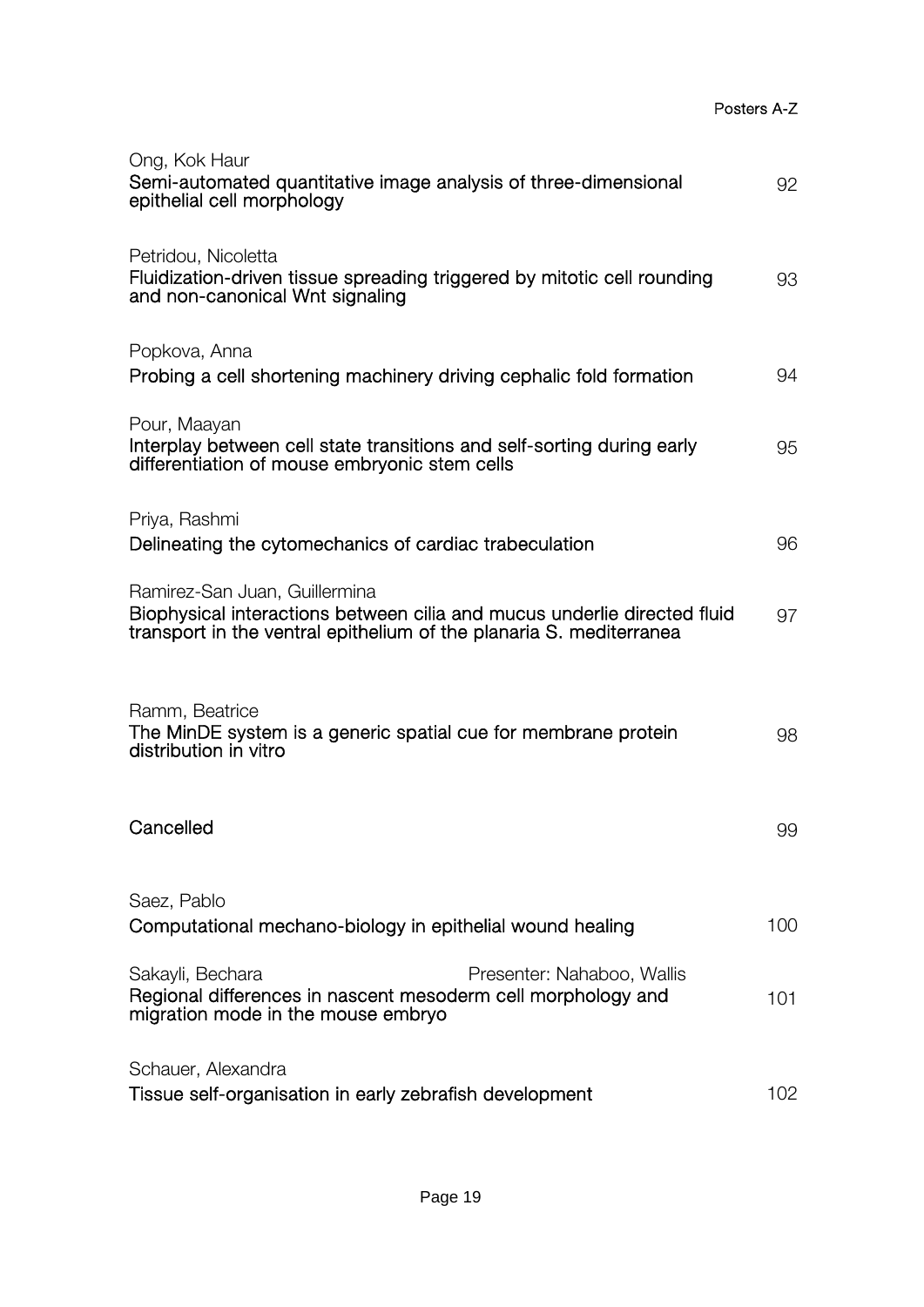EMBO | EMBL Symposium: Tissue Self-Organisation: Challenging the Systems

| Seijo-Barandiarán, Irene<br>Dynamics of signaling filopodia: in vivo imaging in Drosophila<br>melanogaster                                                                             | 103 |
|----------------------------------------------------------------------------------------------------------------------------------------------------------------------------------------|-----|
| Solon, Jérôme<br>Presenter: Fraire-Zamora, Juan J.<br>The evolution of tissue mechanics: rupture, contraction and seaming<br>during dorsal closure in the scuttle fly Megaselia abdita | 104 |
| Soloperto, Alessandro<br>Toward development of an in-vitro model to study the synergistic<br>interplay between cellular mechano-sensitivity and scaffold mechanical<br>features        | 105 |
| Stern, Tomer<br>Toward an automated systematic approach to multicellular motif<br>analysis in tissue organisation                                                                      | 106 |
| Suratekar, Rohit<br>Evidence of sinks and sources in the PLC activated PIP2 cycle                                                                                                      | 107 |
| Takagishi, Maki<br>Planar polarized microtubule dynamics and coordinated ciliary beatings<br>in the lateral ventricular wall                                                           | 108 |
| Thalheim, Torsten<br>Linking stem cell function and growth pattern of intestinal organoids                                                                                             | 109 |
| Tozluoglu, Melda<br>Mechanical regulation of tissue growth and shape formation                                                                                                         | 110 |
| Tschopp, Patrick<br>Pattern formation and evolution during vertebrate digit development at<br>single cell resolution and in silico                                                     | 111 |
| Umetsu, Daiki<br>Differential expression of an ancient cell surface recognition molecule<br>guides cell sorting at the anteroposterior compartment boundary in<br><b>Drosophila</b>    | 112 |
| Vadakan Cherian, Anoop<br>Mechanical force exerted after the first breath on the alveolar sacks<br>influence lung morphogenesis                                                        | 113 |